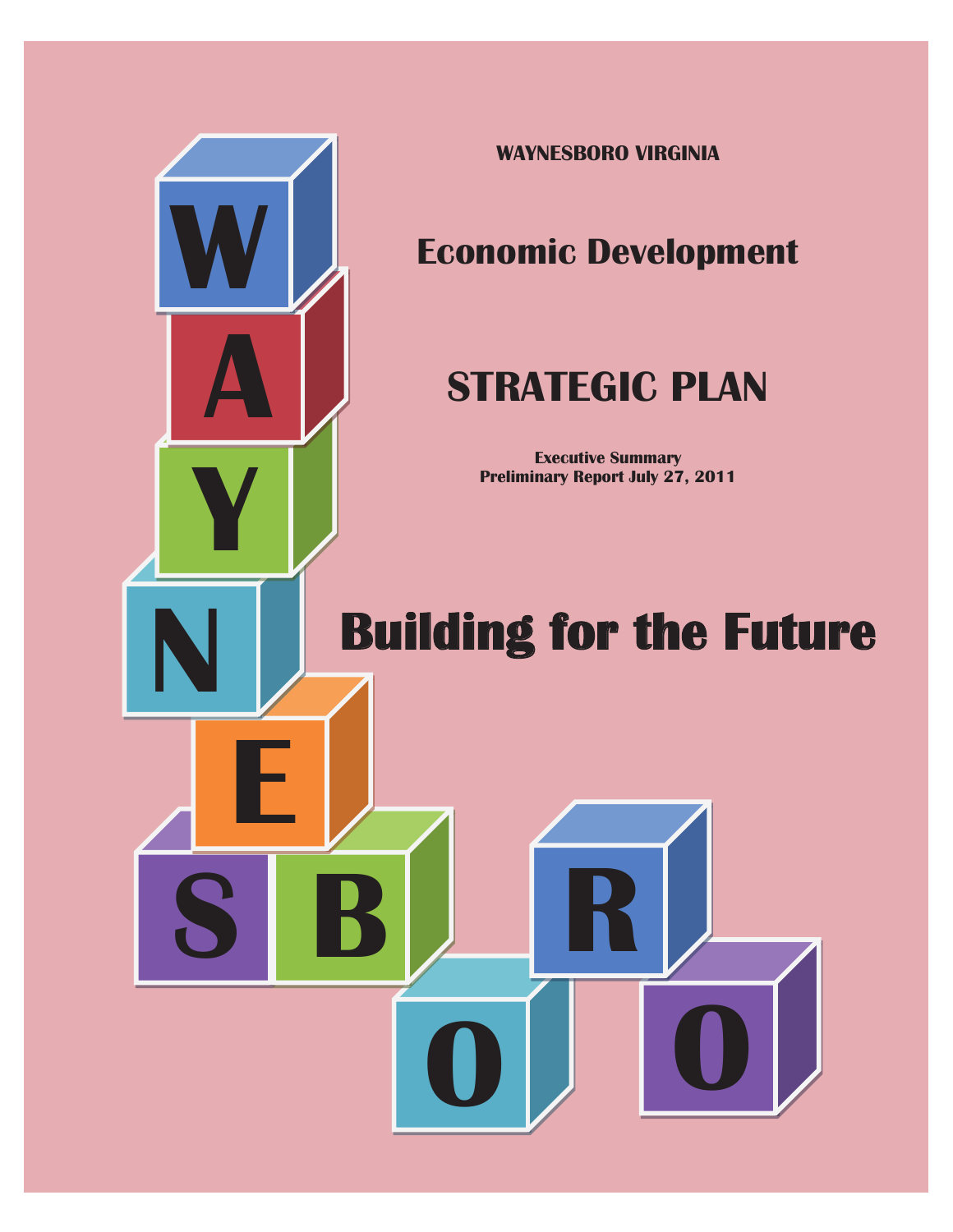#### **VISION**

The purpose of the Waynesboro Virginia Office of Economic Development is to stimulate the local economy through the creation of primary employment, capital investment, and increased travel (tourist) activity. We will be known by our integrity and the professional manner in which we handle issues. Our goal is to be responsive to our clients' needs and effectively enhance their successes.

The office's actions in concert with other regional and state partners will promote wealth-building, create a pro-business environment, and improve the quality of life of our citizens.

# **MISSION**

To promote the City of Waynesboro Virginia as a preferred location for economic growth by providing leadership in the community and region, collaboration among public and private partners, and distinctive marketing programs designed to accelerate the growth of capital investment, job creation, and increased tax revenue.

# **GOALS**

#### **1. Establish and market Waynesboro as a preferred location for business growth.**

- a. Initiate a review of the current "brand" (hospitality in the valley); modify or create "brand" – including logo, tag line, and or slogan – to best describe the unique selling features of business to business; business to consumer; and distinctive opportunities and locations within the City (downtown, parks, etc).
- b. Develop a comprehensive economic development website with pertinent information and data for business attraction, business retention, and business start up.
- c. Develop and produce quality economic development marketing materials including brochures, fact sheets, and advertisements.
- d. Create and implement an annual Tourism (business to consumer) marketing plan in concert with regional partners and activities. Draft to be completed in December, final in June for a July FY.
- e. Create and implement an annual Economic Development (Business to Business) marketing plan. Draft to be completed in December, final in June for a July FY.

#### **2. Create a business climate in which existing businesses are globally competitive and new businesses can be attracted and supported.**

- a. Review current incentive programs, including enterprise zone (boundaries and local incentives), business attraction, and business retention.
- b. Review with the City zoning, planning, and building departments to understand requirements and restrictions and to create an understandable timeline and possible streamlining.
- c. Create a pathway for entrepreneurship. Investigate start-up assistance currently available; review financing; angel networks; networks of assistance; etc.
- d. Continue / expand business visitation program.
- e. Develop new tools and resources.

# **3. Create and sustain economic prosperity through collaborative partnerships, with federal, state, and local public and private agencies; local and regional commercial**

a. Create an online database of City wide existing / available real estate.

b. Create a system of interaction with area real estate professionals and local property

- **real estate brokers and developers; and local property owners.**
	-
	- owners.
	- area and share resources.
	- d. Take advantage of grant opportunities.

c. Coordinate marketing opportunities and when appropriate, cooperatively market the

### **4. Plan and develop business parks and buildings for existing and new businesses to locate and expand.**

- a. Develop and aggressively market City owned industrial space.
- site, building, or complex.

b. Work with private property owners to improve, maximize potential, and market their

### **5. Establish Waynesboro as a regional tourist destination taking full advantage of the natural and historic resources of the Shenandoah Valley.**

a. Improve the overall "visitor experience" by expanding our volunteer network,

- availability, and resources.
- 
- 

b. Create a welcoming Visitor Information Center (s) – evaluate long term location (s). c. Examine possible future 'destination' activities or locations, such as outdoor recreation, cultural activities and venues, and group tours and packages.

## **6. Develop a highly skilled workforce fully capable of contributing to employer needs in a technology driven 21st Century business / industry environment.**

a. Work and coordinate with Virginia Department of Business Assistance, BRCC, JMU, and others to catalog and market workforce development needs and resources.

b. Evaluate skills of current workforce and identify 'skill gaps' with future workforce needs

- 
- address with training and secondary education.
- other trades.

c. Work with the Waynesboro Public Schools and other organizations to develop courses, career coaching, and skills to prepare for future workforces including manufacturing and

#### **7. Create a rich and inviting central business district characterized by unique shops, specialty restaurants, a full range of cultural resources and events, and a range of housing options appealing to young professionals and engaged older adults.**

a. Support the Redevelopment Housing Authority, other City Departments, and the WDDI in the execution of the recently (June 2011) awarded Community Development Block

b. Work with property owners to improve, maximize potential, and market their site,

- Grant, and the Streetscape, and Greenway projects.
- building, or complex (same as 4-b above).
- Business District.

c. Engage appropriate industry and support services to locate and operate in the Central

# Economic Development Strategic Plan **Building for the Future**



**V**